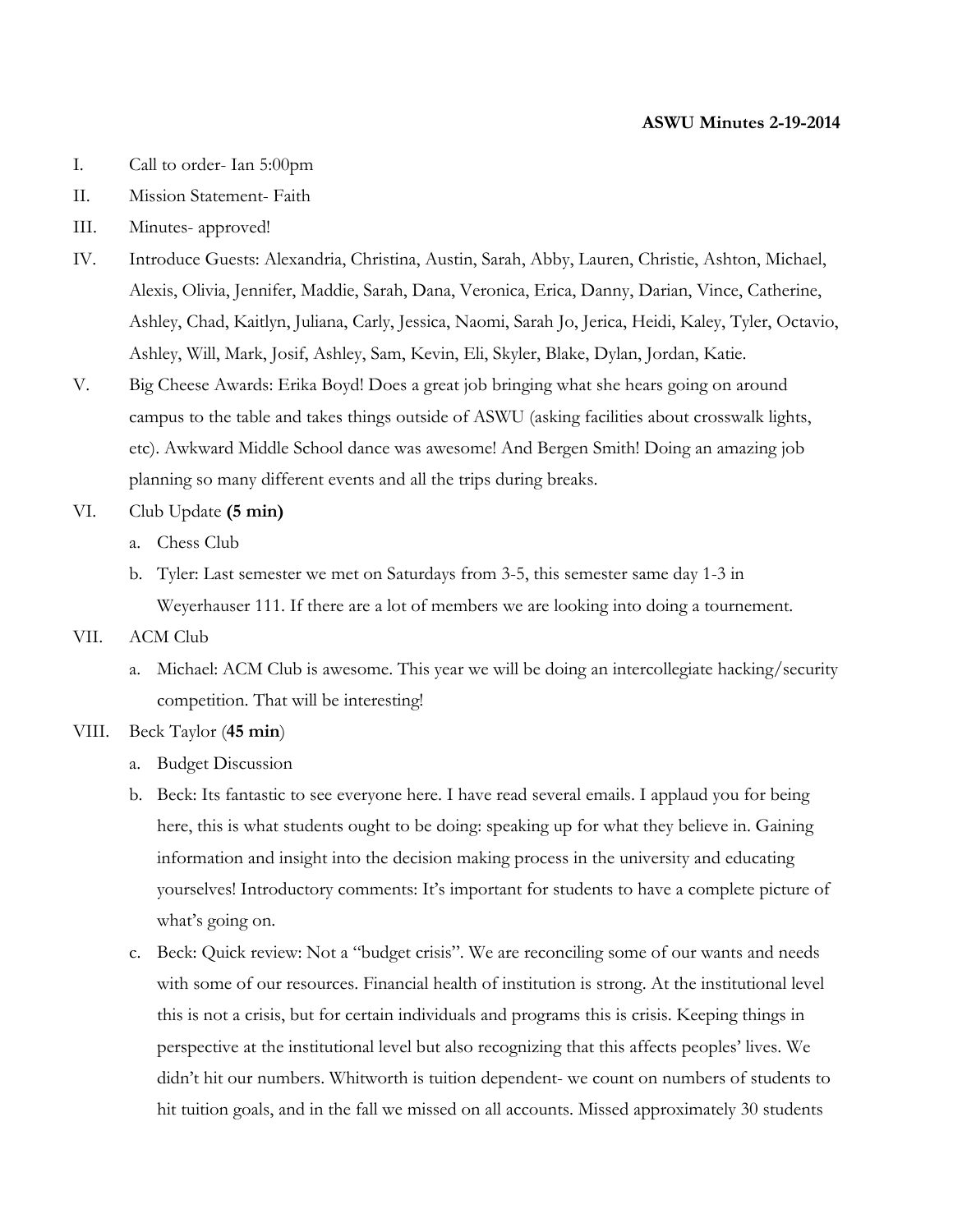in the freshman class and graduate studies programs also lacked. Second largest enrollment in Whitworth history, but shorter than what we expected. We also paid more in financial aid for the freshman class, and we are glad we did, but it did not match our budget expectations. We will meet challenges this year. We will be able to meet budget shortfalls in ways that are transparent, and we have ways to meet these challenges. We will balance fiscal year 14 budget with short term remedies. Most important: even if we reach short term challenges this year, we have long term challenges as well.

- d. We knew that fiscal year 15 would be tight. Fall of 2010 the class was the largest freshman class Whitworth had ever had. We knew that FY15 would be tight, this situation this year has made that problem worse. It went from a lean year to deficit year. Stabilize undergraduate enrollment- we want to keep population at approximately 2,300 and we knew we would have to pay a price. We've been growing; our programs and infrastructure all anticipate growth. In higher education there is great inertia. To put on the brakes, creates a cost of keeping enrollment steady and we are seeing that shadow price. We need to think strategically about how we are stabilizing enrollment.
- e. Financing the budget: thinking about things we might want to stop doing to help reach our goals. As we build next year's budget, important facts: We want to replace all categories of expenses that we had to borrow from this year. There will be inflation. Cost of running the university as we are, increases approximately 3% a year. We are shooting for approximately 625 freshmen. Continuing to see reductions in continuing studies enrollment. Result of things we're doing: we asked the board to pass the lowest tuition increase in 13 years. 4% to some isn't welcomed news, but the costs of the institutions go up north of 3% every year. We have goals we need to fund. We want to continue to pay our employees. All of that including other assumptions results in approximately a \$1.34 million resulting operating deficit. We can't make this go away.
- f. Process: I don't want to give the impression that administrators simply conjured up these ideas. This was part of a long process beginning in October. Representative task force including students, staff and faculty. Charge: to think as a group, solicit input from outsiders as to how to put the university on a more stable financial footing. Delivered report to me on December  $9<sup>th</sup>$ . Draft plan to university council, and was finalized on February 12.
- g. No joy in doing any of this work: cutting budgets is not fun. We don't have any expensive bad things going on at the institution. If we did our work would be easy. We are choosing between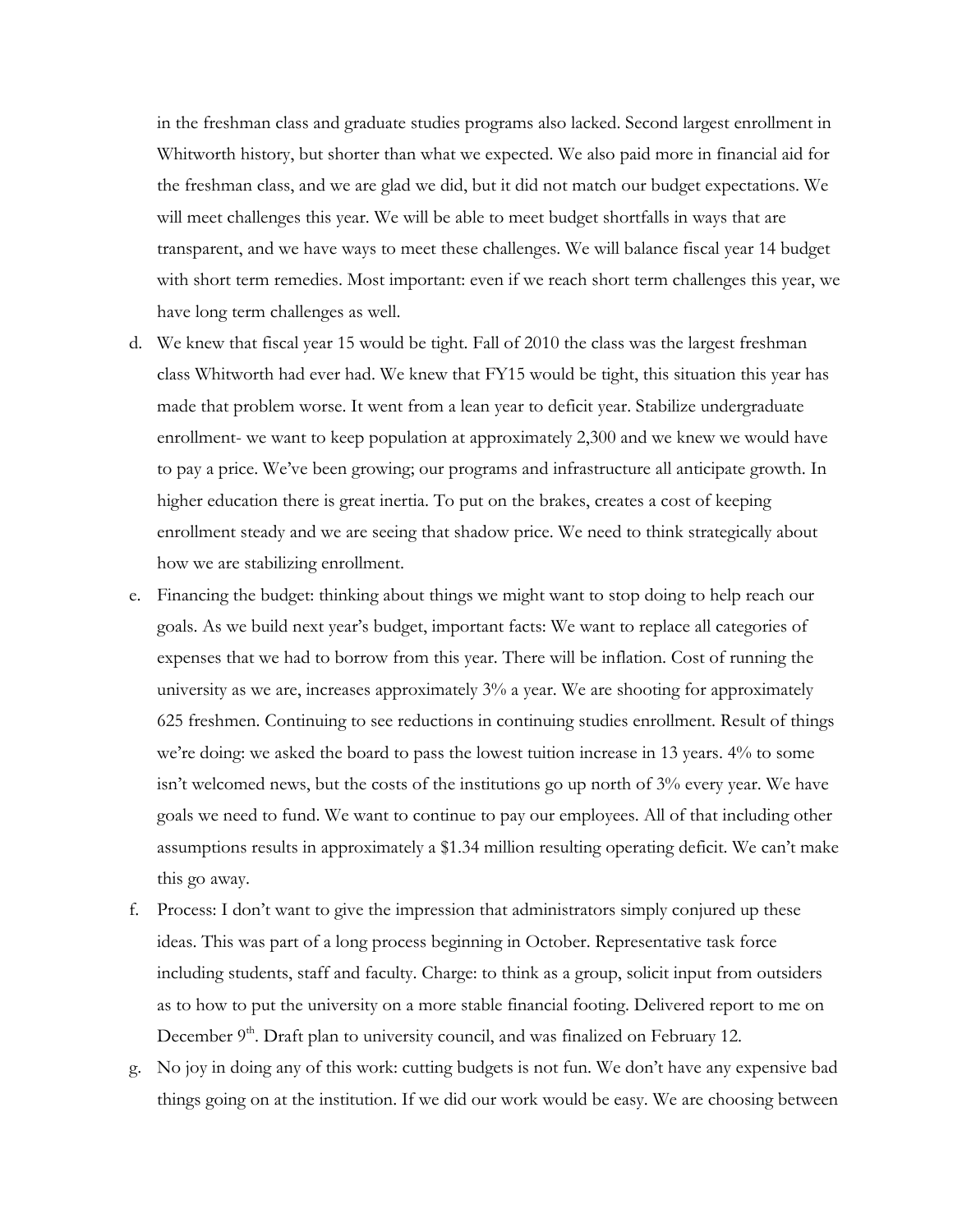good things: programs that are life-giving to the institutions. None of the things we are proposing feel good. We tried to give a lot of priority to things that did permanently lower the cost price of the institution. We didn't want to have everyone pay in a certain percentage, we wanted to make hard decisions. The effected programs have been in conversation all along (shout out to Kristiana Holmes at the health center). They have been valued in this process, and they have been involved. Also Lindy and Dinorah Scott. This is at least the  $4<sup>th</sup>$  time I've talked about these things. It has reaffirmed the values of this institution. We value ideas, transparency, and the ability to disagree. We can come together and make decisions together.

- h. Proposed budget cuts. The highlighted items are the ones that could most directly affect students.
- i. Costa Rica: In its 4<sup>th</sup> year of operation. We've had incredible successes in Costa Rica. The emails I've received from people speaking passionately about retaining the center talk about the great experiences you have had. The outcomes are not debatable. It is encouraging to hear those stories. This is an emotional decision because this is a beloved program. There are many people who have worked to create something out of nothing. It was an entrepreneurial effort. It is emotional because we know it has repercussions. Its not just students and staff, it's the community in Costa Rica. We have a presence there. We employ host families; work with internship sites, etc. This makes this decision even more difficult.
- j. The challenges we are having in Costa Rica are reaching capacity enrollment on a regular basis, and providing a sustainable academic program. We need that center to be at capacity in order to justify the investment we are making. We also need to recruit faculty from WU to work on programs, and these have been challenging. 2 ways to think about this: 1) Financial. Is the program supporting itself? Answer is no, it isn't. Has received massive subsidies form the university to maintain existence. 2) Its an educational program. Can we justify the opportunity cost of the program because of educational outcomes? The outcomes support what we are trying to do, but we aren't seeing it in the scale to justify the opportunity cost. I have moved on to Plan B. Plan A was the original plan (30-40 students per semester, honors Jan term, summer trips, pay back debt over time). Plan C: Sell property and invest that money into other sustainable study abroad opportunities. I'm not there yet. We need to see what differences we would make to make a sustainable operation. By suspending the operation, we can save money and come together as a community and see if we could make this thing work going forward.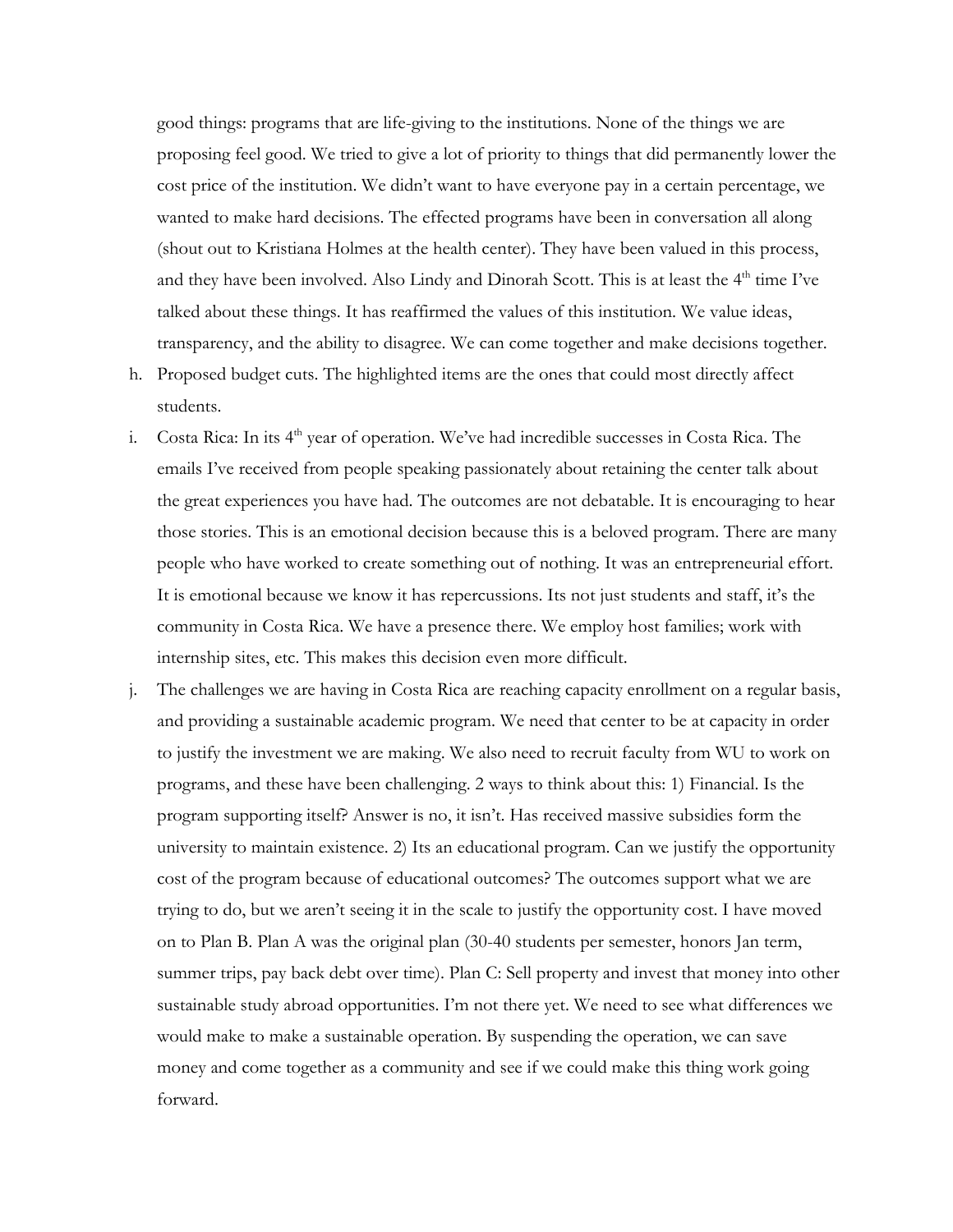- k. Student health center: provides an important service to campus. We've all used it. Healthcare today is changing dramatically. The service hasn't been explicitly paid for in the past. With the risks involved in delivering health care today, I'm not sure the university should be in the healthcare business anymore. Last year we decided we weren't good at doing retail (bookstore wasn't successful) we were losing approximately \$100,000 a year in the bookstore. So we found Barnes and Noble and contracted. We are asking the same thing about healthcare: is it something that we could ask someone else to provide for us if they could give us the same kinds of services on campus. To become a student at WU you need proof of insurance. If you buy student health insurance, premiums have grown greatly. We no longer will require students to provide this because the government is doing this. Are we providing health services at a sustainable price and could we do better if we asked a third party to do it? 1) Ask students to pay for services they are receiving 2) Ask students to pay and contract with a third party, but we are out of the healthcare industry. Student health center fee would be approximately \$120-240 per academic year. There's a range because we haven't decided what kind of institutional presence we want on campus. One concern is that we know the healthcare center connects students to other support services on campus. Kristiana and her staff will direct students to other services on campus.
- l. Student printing: Idea to lower the student printing allocation by 50%. It begins to support our sustainability efforts on campus, moving toward paperless environment, hoping that your pressure will help us move in that direction. Work with instructors to lower paper usage.
- m. Guest: Did you look into the yearbook fee or the ASWU fee?
- n. Beck: I want to complement ASWU for coming alongside the institution, there will not be an increase in the ASWU fee. They are contributing. The yearbook fee, I did not look at that as an option, I didn't see that idea come up.
- o. Ian: Yearbook fee falls under ASWU fee, doesn't have anything to do with the deficit for next year.
- p. Guest: Do you have plans to reach the goal of reopening the Costa Rica Center?
- q. Beck: We are depending on an approximate \$400,000 change in our budget permanently from changes in Costa Rica. It could be extra revenue by generating the enrollment we need. Permanent savings and revenue enhancements: we expect to get those whether the center reopens or not. There will be relationships we need to tend to that may dissolve by us leaving. We are committed to international education. Our goal is 70% of students studying abroad by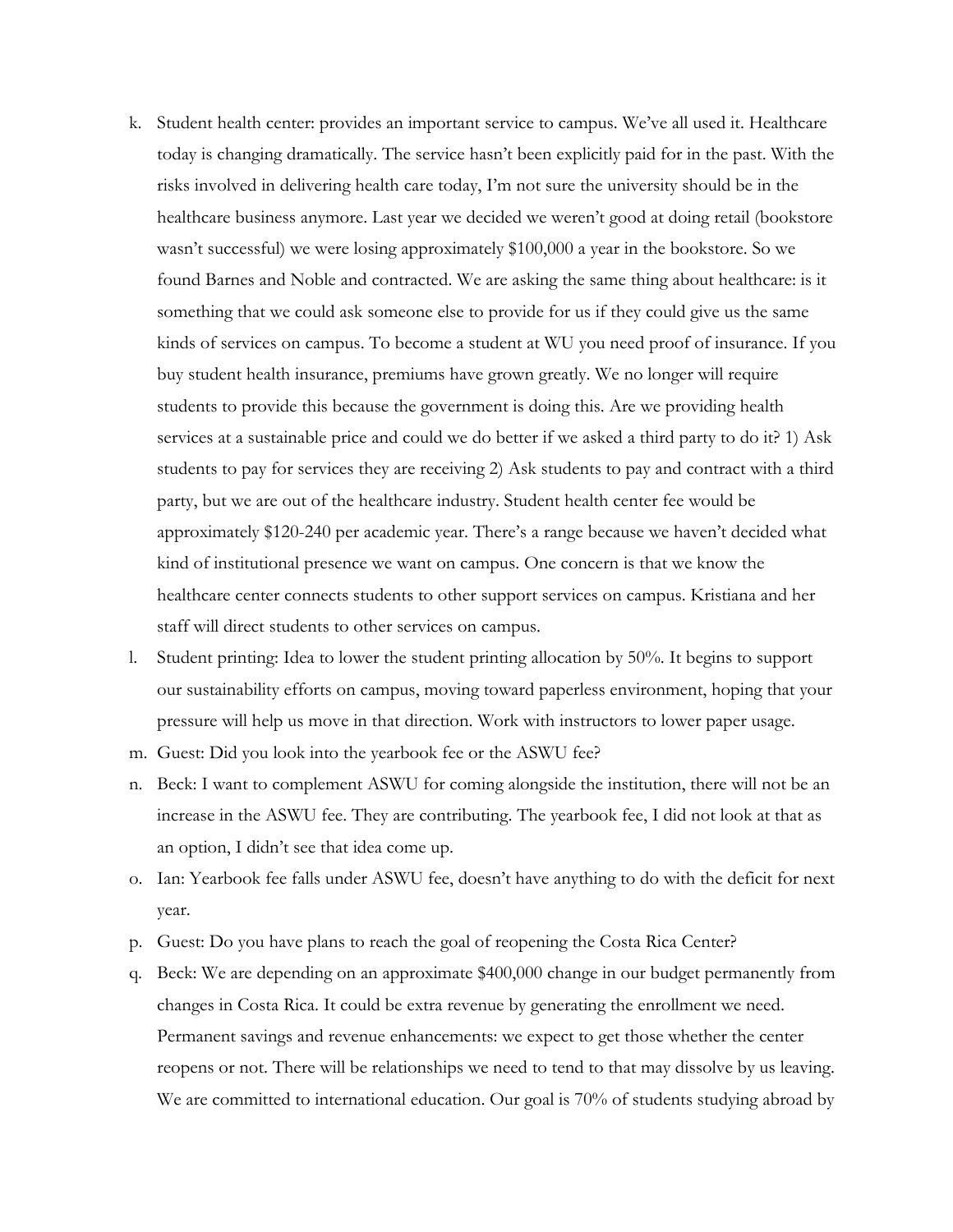2021. Ideas: We just brought in our  $11<sup>th</sup>$  cohort of Act 6 students. 10 students a year. Made a decision to lower 10 to 8 and reallocate the funds saved to the Act Six academy (will affect 20 more students with the same opportunities). We are not giving up on our diversity goals. If we don't reopen the CRC that doesn't mean we will take all the money and pretend it was never there. We will grab that money and reinvest it in international education.

- r. Guest: What will happen to the counseling center?
- s. Beck: We are anticipating no changes to our commitment to provide Whitworth-provided counseling centers. The changes are specific to the health care.
- t. Dylan Olson: Can you expand on what a third party system coming in would look like? Have you thought about adding a student fee and keeping the present situation we are in?
- u. Beck: I mentioned 2 extremes 1) charge a fee and reinvest it and stay in that business, or 2) that fee would go to a third party provider. Its complex, but we are paying attention to the ways in which either situation could best serve student needs. We haven't made a decision yet. We have committed to restructuring the health center, we will charge for healthcare services. We will use those funds to do one of those options.
- v. Rebecca L: Have you thought about recruitment internationally? They tend to pay full tuition. Will you up recruitment on that?
- w. Beck: We wanted to send our students abroad and attract international students. We put more weight on sending our current students abroad. We still have very large goals with respect to international student population. We are exploring new relationships in Korea. That goal has not changed.
- x. Chase: Will health advocates be affected?
- y. Beck: The HA program is an important program. As we make decisions relative to how we want to restructure the health center, the ability to continue the HA program will be front and center.
- z. Guest: Any thought into support services for Costa Rica staff and the home stay families?
- aa. Beck: We want to come around those families, communicate with them, make connections for them through other institutions so they could be involved in other ways.
- bb. Maggie: Did you say the Costa Rica program costs \$900,000? But we would save \$400,000?
- cc. Beck: The approximate \$900,000 a year would be approximately \$700,000 in operating money (salaries, etc) and approximately \$200,000 would be interest expense. We borrowed the 3 million dollars from ourselves, but we have to pay it back. We know that we can't completely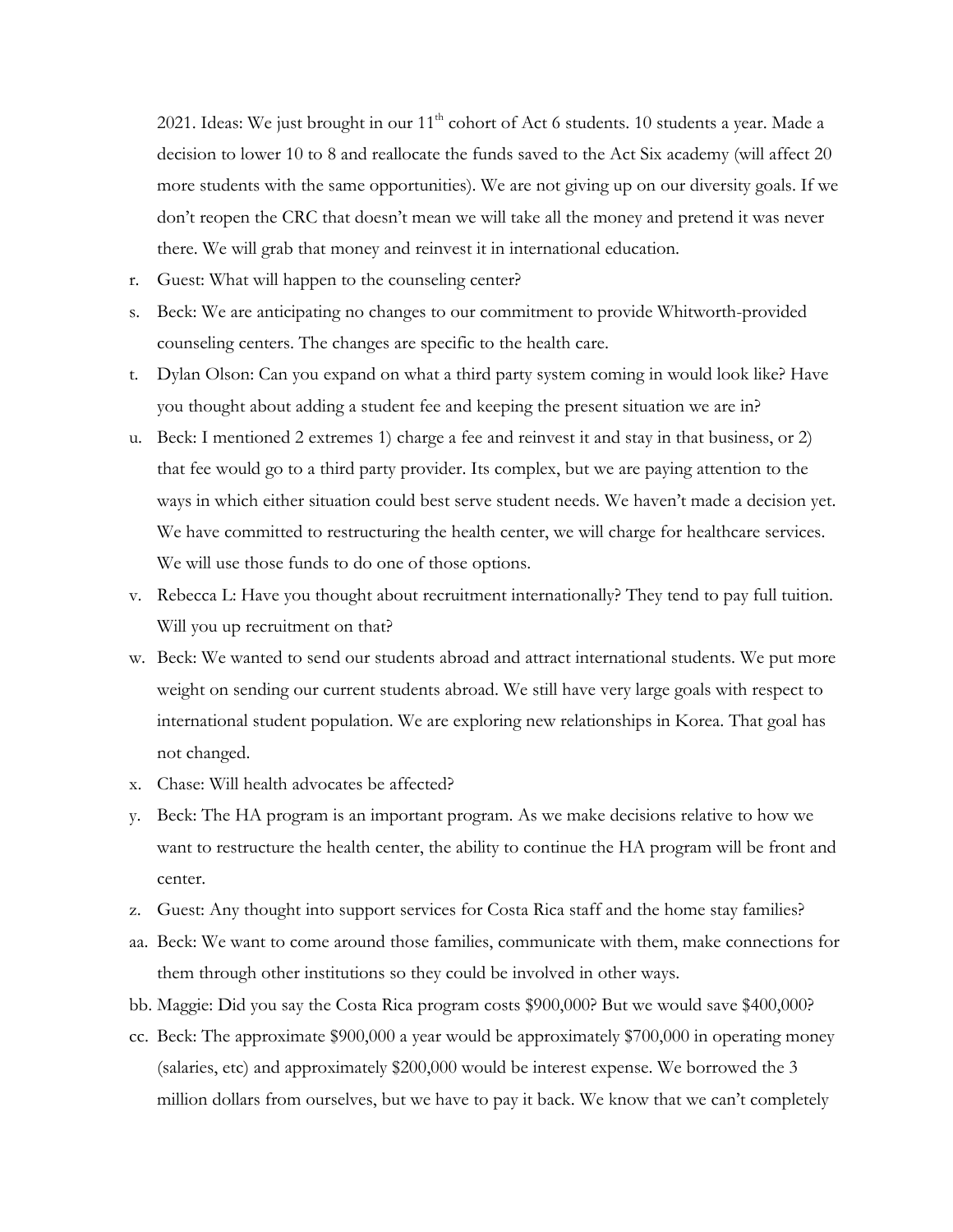shut down the center. We need to have security, still planning to do the honors freshman program in January of 2015. There may be opportunities for light programming. The approximate \$400,000 is conservative in how much we are expecting we could save.

- dd. Maggie: Is that in salaries?
- ee. Beck: Partly in employment, and also the fact that we don't have to replace professors here when some go down for trips.
- ff. Guest: Under the restructuring of health center, will the current nurses and employees retain their positions?
- gg. Beck: They may no longer be an employee of Whitworth, but they would be employed. Barnes and Noble agreed to that. The same is true with the health center. Medical credentials need to be met, but Kristiana doesn't think there will be any problems.
- hh. Guest: What costs do you foresee coming from restarting the CRC after suspension?
- ii. Beck: Biggest cost will be predicting programming so students can make plans. Lindy and Dinorah had already announced that next year was their last year, so we would have to hire a new director not knowing if we could economically keep the center going. We still don't know who would be teaching classes there in the fall or spring. At the end of the day, I wonder if we are big enough to fully support a program like that. Part of plan B is to find an institutional partner to come alongside and send students and faculty and enrich the programming and sustainability of the program. CCCU has a Costa Rica program, Bill Robinson is currently the interim president.
- jj. Raleigh: For current students, will the CRC be opened for students who have already committed for students switching Jan term to may term?
- kk. Beck: I don't know. Once the decision is made, Carol Simon will develop a task force immediately for this semester to answer questions and pull people together. I want Costa Rica to succeed and we will see if we can make it happen. What we are doing now is not sustainable. Carol will have student representation, and we want to hear ideas.
- ll. Alexandria: The CRC unlike other study abroad programs is equal cost to going to school in Spokane. A possible idea is to increase tuition for a CRC semester. What's the difference between paying a semester here opposed to Spokane, if students are paying tuition here or there?
- mm. Beck: To justify the expense there. If we only have 12 students down there, the resources are being paid much higher per student, which is not efficient. Benefits of studying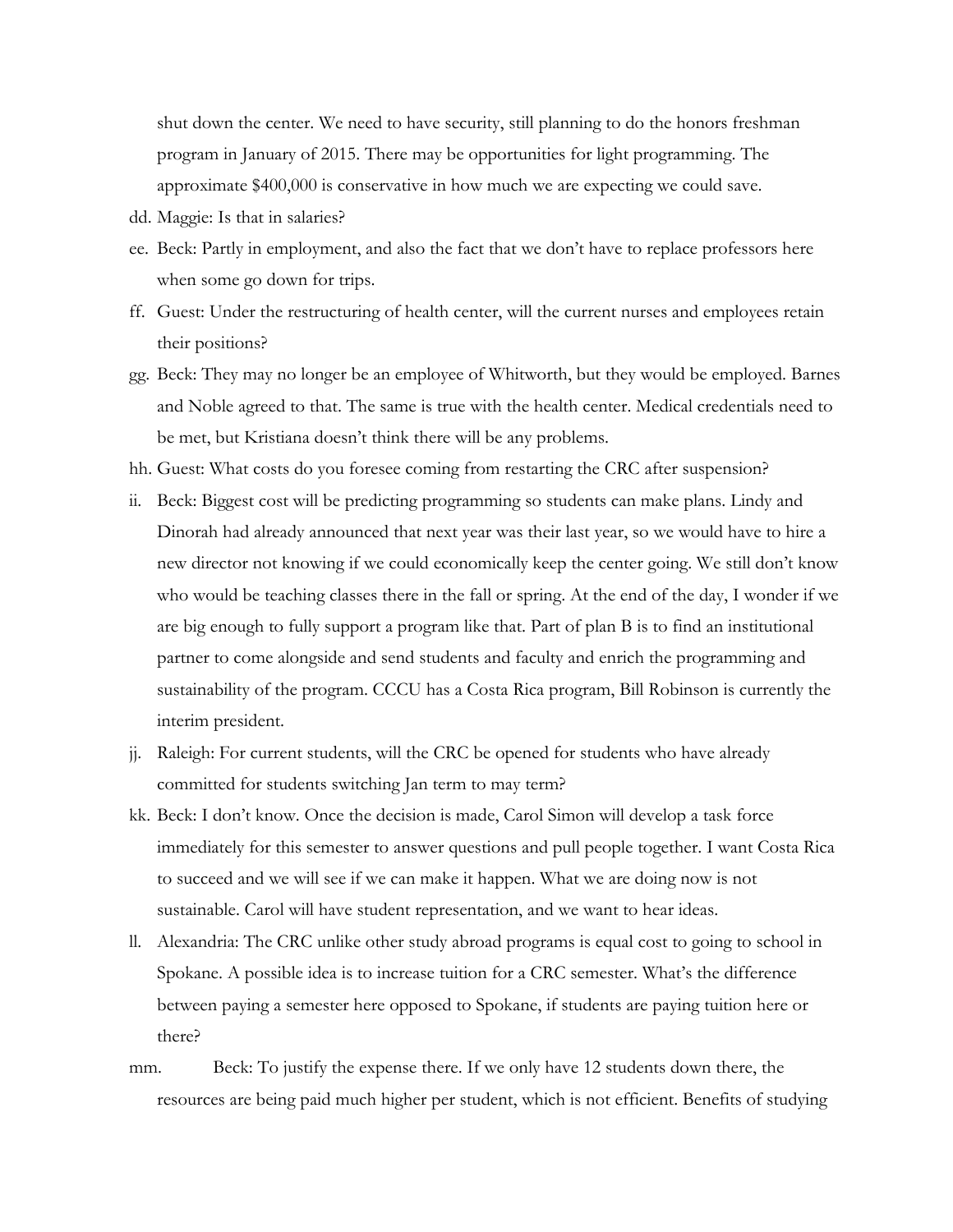in CR: we hoped it would provide the students the experience for the cost of a plane ticket. That caused other frictions. One of the options on the table should be how much would students be willing to pay to sustain the program.

- nn. Sarah: How finalized are these numbers? Is there any way to change them?
- oo. Beck: This list is the result of several months of work. There is not a lot of room to change it; this is the best thinking to date. I also don't want to make this process a farce. This is the result of a process. There are no better ideas on the table that have passed through all levels of screening, but we are willing to think about new things. The university subsidizes employee health services, which is very rare. We will be thinking about how we could have a fee that would honor the fact that that amount of money is too much for some.
- pp. Sarah: Justification for passing such a low increase in tuition?
- qq. Beck: I'm happy with where Whitworth's net tuition is. It's a great value. I don't think by raising our net price we will help ourselves reach our goal of 625 students. Honors the fact that many families are battling financially, and imposes some fiscal restraint.
- IX. Reports & Vibes **(20 min)**
	- a. Justin**:** Residents ask that ASWU emails be sent after 8:30 in the morning. Working on renovation survey.
	- b. Rebecca**:** Spring programming meeting tomorrow. Cooking around the world 5-7 pm.
	- c. Jo**:** Busy working on the yearbook. Asking why there are chains in front of the stairs by the field house?
	- d. Chase**:** BJ is looking at having a student art gallery.
	- e. Ashley**:** Emily and I are working on the Green With Envy dance, trying to get the downstairs in the HUB expansion. Look forward to emails. Heard that at the basketball games in the student section there's metal that rips people's jeans. I also have friends.
		- i. Cody**:** Stand up during the games!
	- f. Faith**:** Warren is doing great, started planning for Warren Peace. Cool Whip show on Saturday!
	- g. Erika**:** Awkward Middle School dance was great! Excited for Raleigh's event. Student concern: Whitworth does not have a very accommodating space for the dance program. The floors are harsh and it's all carpet in Cornerstone. We have been having some practices at Gonzaga.
		- i. Audrey**:** Planning new performance building committee- send this idea to them while they're planning!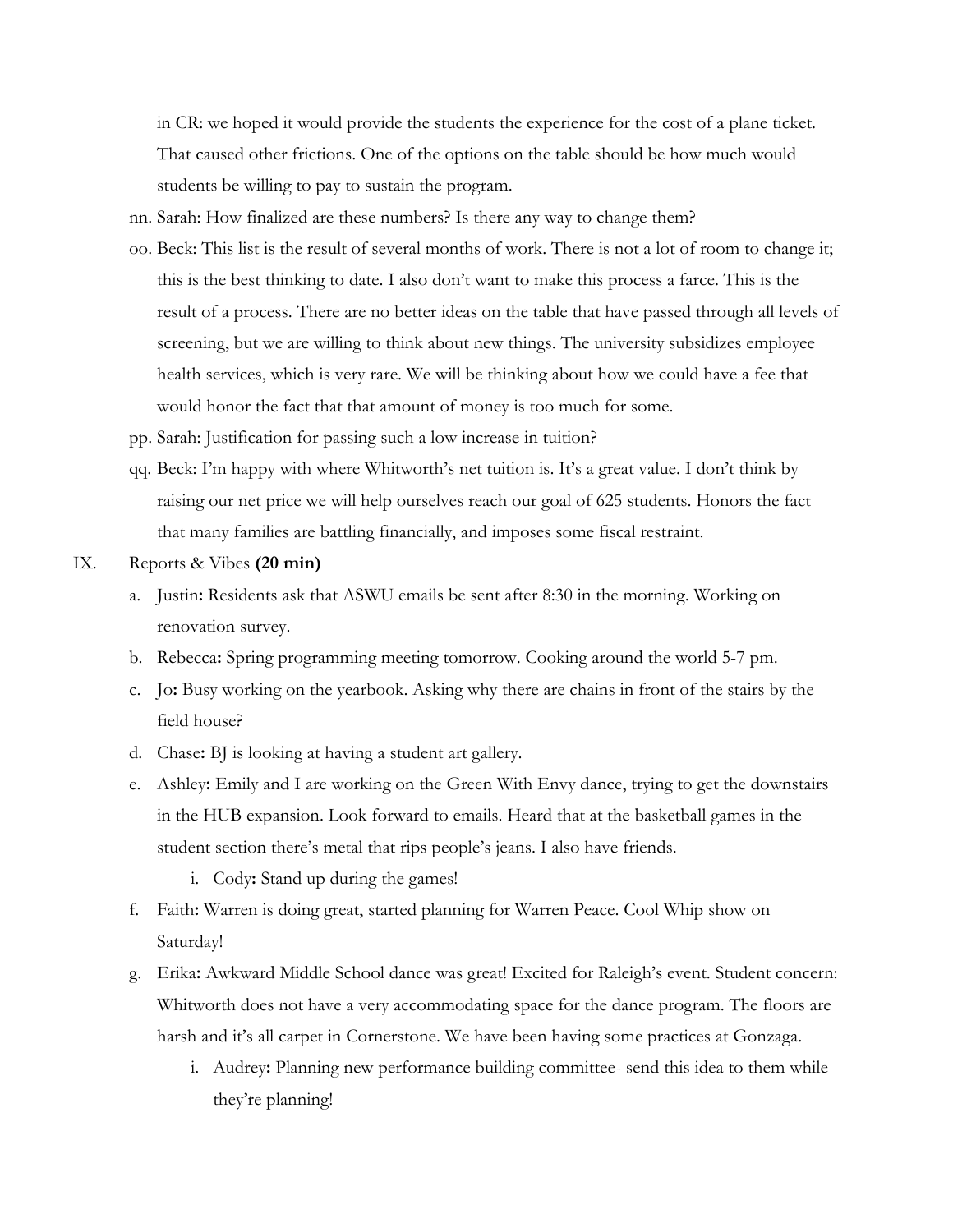- h. Lizzie**:** Fenton's is coming up. Mama Beans came to prime time the other night. East is being classy as ever!
- i. Andrew**:** First of 8 print editions out today. Website and social media is up and running, want more of an online presence this semester!
- j. Kevin**:** Sunday at 8 in the RTT showing Thor in the Dark World. Feb 28 no school, Bucky Covington! MPR at 8 pm. Monday March 3, 6 pm in dining hall, musician will be coming.
- k. Raleigh**:** Wicked Tickets- ended up buying 20 in total and there were many students interested! Sold 16 Spokane chiefs tickets for Saturday's game. Senators, if you want a poster designed talk to Faith they are awesome! Friday dance starts at 8 pm, set up is at 5 pm (wont last all 3 hours). I sent out updates.
- l. Maggie**:** Come ice-skating tonight at 7 at Riverfront Park!
- m. Ashton**:** EWU is holding a sustainability symposium on Feb 25, contact me if interested! Anyone can come, it's free.
- n. Cody**:** Swimming did really well! Men's and women's basketball games, men won the conference championship and getting ready for playoffs.
- o. Samantha**:** We have social media! Like us and follow us.
- p. Rebecca**:** I'm working on programs for baccalaureate and end of year events for seniors. Working on class gift, sending out a proposal soon.
- q. Danielle**:** Heard that students want more seating, honey mustard, heard requests for dorm pianos to be tuned.
- r. Josh**:** Planned BMac concert (talent show) near end of April!
- s. Phil**:** Come skate for \$1!
- t. Alicen**:** Warren is doing awesome, getting ready for Warren Peace.
- u. Bergen**:** CPR course this Friday evening, sign up at UREC. Wilderness first aid course being taught this Saturday and Sunday. Night snowshoe hike on Feb 28 and a ski van next Saturday. 2 Spring Break trips you can sign up for now.
- v. Jacob**:** Did our first Sunday friend jam this past Sunday please listen to that! Performed by your friends. If you play music and want to have it recorded, Sundays at 4pm! Whitworth.fm
- w. Emily: Planning Green with Envy, March 15!
- x. Lauren: Everything is great in Boppell.
- y. Ryan: Duvall breeds champions as usual.
- z. Tyler: Sign ups go until Feb 28 for intramurals!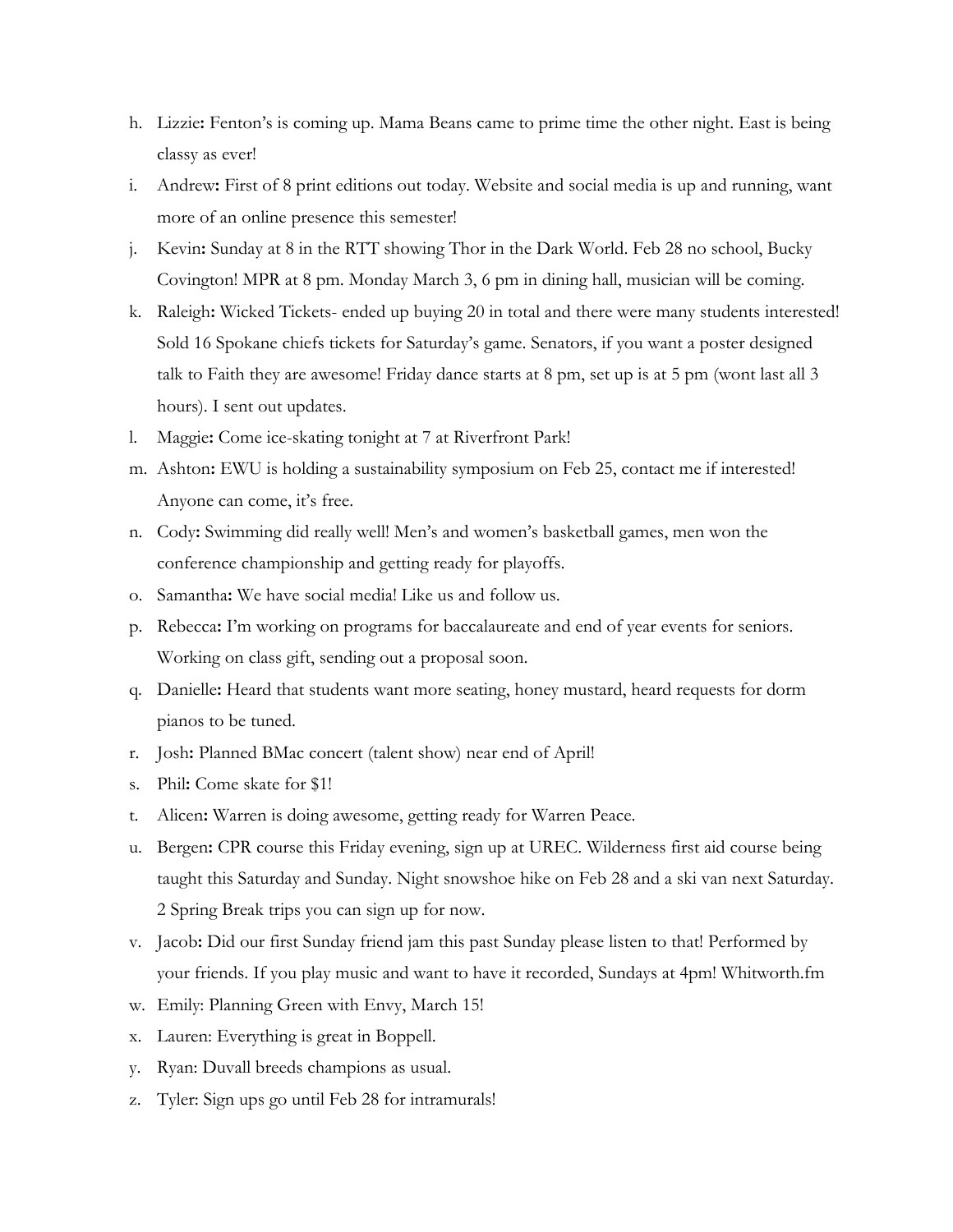- aa. Katie: ASWU Applications are open! Join the team!
- bb. Ian: If any guests have any questions about the positions, ask the person currently in that position!

### X. FVP **(5 min)**

a. Matt: This Saturday, opportunity for fundraising for Million Meals. School needs servers, food will be provided. 6:00 pm this Saturday the  $22<sup>nd</sup>$ , we need at least 8 more people. Shoot me an email.

## b. **Club Charter – Cooking Club**

- c. Lana: One question last week was liability. Spoke with Jim O'Brien, said cooking club would have Sodexo's blessing. Head cook would be willing to monitor our first few meetings, do workshops to show us how to cook. Also said I could get my food handlers card online, willing to do that. Liability wont be a problem, but Sodexo could absorb liability risk potentially. Also where we would be holding the club meetings, I spoke with Matthew Baker from BMAC and said I could use those kitchens. In the process of talking to the East RD, looking for a kitchen and that's going well. Budget: I put together a budget, \$200 per semester.
	- **i.** Raleigh: You've done an amazing job!
	- **ii.** Lauren: Extend an invitation to Boppell.
	- **iii.** Justin: Also Stewart has new kitchen renovations.
	- **iv.** (Lana step out)
- d. Justin: Motion to charter, second
- e. All in favor, none opposed, club chartered!

# XI. EVP **(1 min)**

- a. Announcements
- b. Audrey: For Andriana, many of you took the campus climate survey. 8:45-10:30 am tomorrow they will be explaining the results. If you know people excited about it, its in Weyerhaeuser 111. If any of you are interested in ASWU, ask us questions! There's a table with hiring and election info outside of the chambers.

### XII. President **(10 min)**

- a. Senators
- b. Ian: Pirate Port emails, last week we got one about courageous conversation groups. Update from Larry Burnley at University council. 3 topics, 10 people per group. Opening up these conversations for faculty staff and students. 1) Differences in religion 2) Sexual orientation in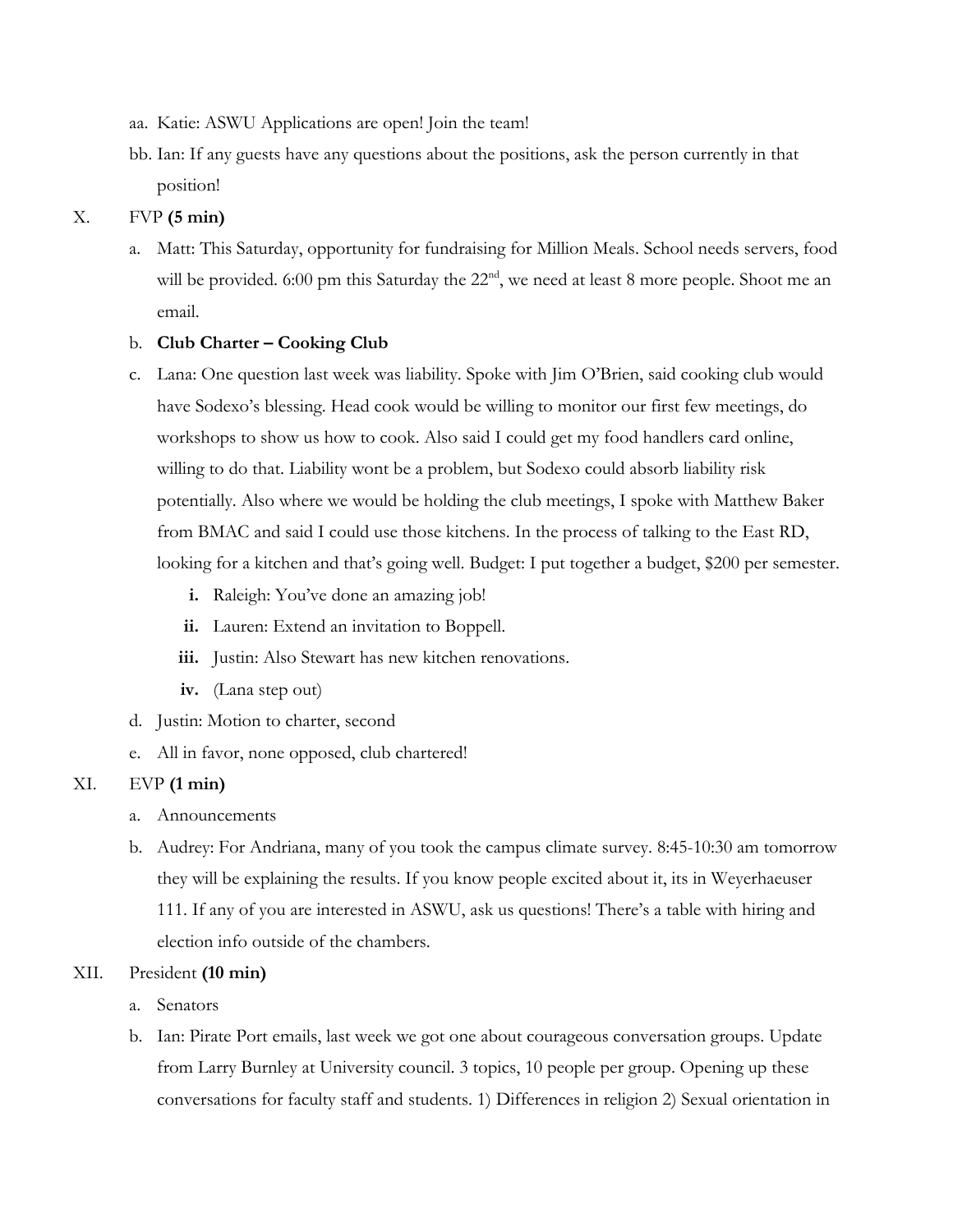Christian academy 3) Racism in the classroom. Will meet 4 or 5 times this spring. Email Carolina Beck if interested.

- c. Ian: Also I want to start a conversation about senators in freshmen residence halls. There have been a lot of changes. This idea has been thrown around: instead of a freshman senator voted for in BJ, have a current freshman be voted in to serve for their sophomore year.
- d. Justin: My rendition of the senator position: my main points about being a non-freshman senator in a freshman committee. Gives constituency a chance to vote amongst themselves about who they want to serve. Freshman community should be able to do that as well. Students have more time to think about who they are electing when its done in the spring. It's also useful to have experience with the Whitworth culture academically, etc. I've gotten lots of feedback from residents. They appreciate having someone experienced who knows what to do and has gone through the freshman experience already.
- e. Ian: Not to say that our current BJ senator is not doing a good job. Because of how it is structured, those senators miss out on our fall training. Bonding time and learning how to do the job effectively. I know there will be cons as well, but we want to start the conversation.
- f. Ashton: My major concern with that is that I have found great value hearing a freshman's perspective. It's a unique perspective that if we weren't to have freshmen on ASWU we would lose that, and the perspective for that part of the student body.
- g. Ian: That is also why we have representative positions, but thank you for that point.
- h. Raleigh: Perhaps along with training in August, what do Chase and Kevin think about having a sophomore taking your position?
- i. Kevin Glover: I recognize the value in the points being made. In my mind having freshmen serving as senators adds a lot of perspective in ASWU and for leadership teams. It is hard having to split times between different communities for a rep. Senators are more invested. Leadership teams value that perspective. Also, when you come for Why Whitworth or colloquium you hear the dorms that are all-freshmen that provide the opportunity for freshmen to get involved. I would be hesitant to make changes to a system that is working well.
- j. Chase: I really have to think about this. Looking to Hanh, what do you think from your perspective?
- k. Hanh: It is great to add another dimension having freshmen. At the same time, when you move into campus and miss training, that is important. Also getting to know the campus and